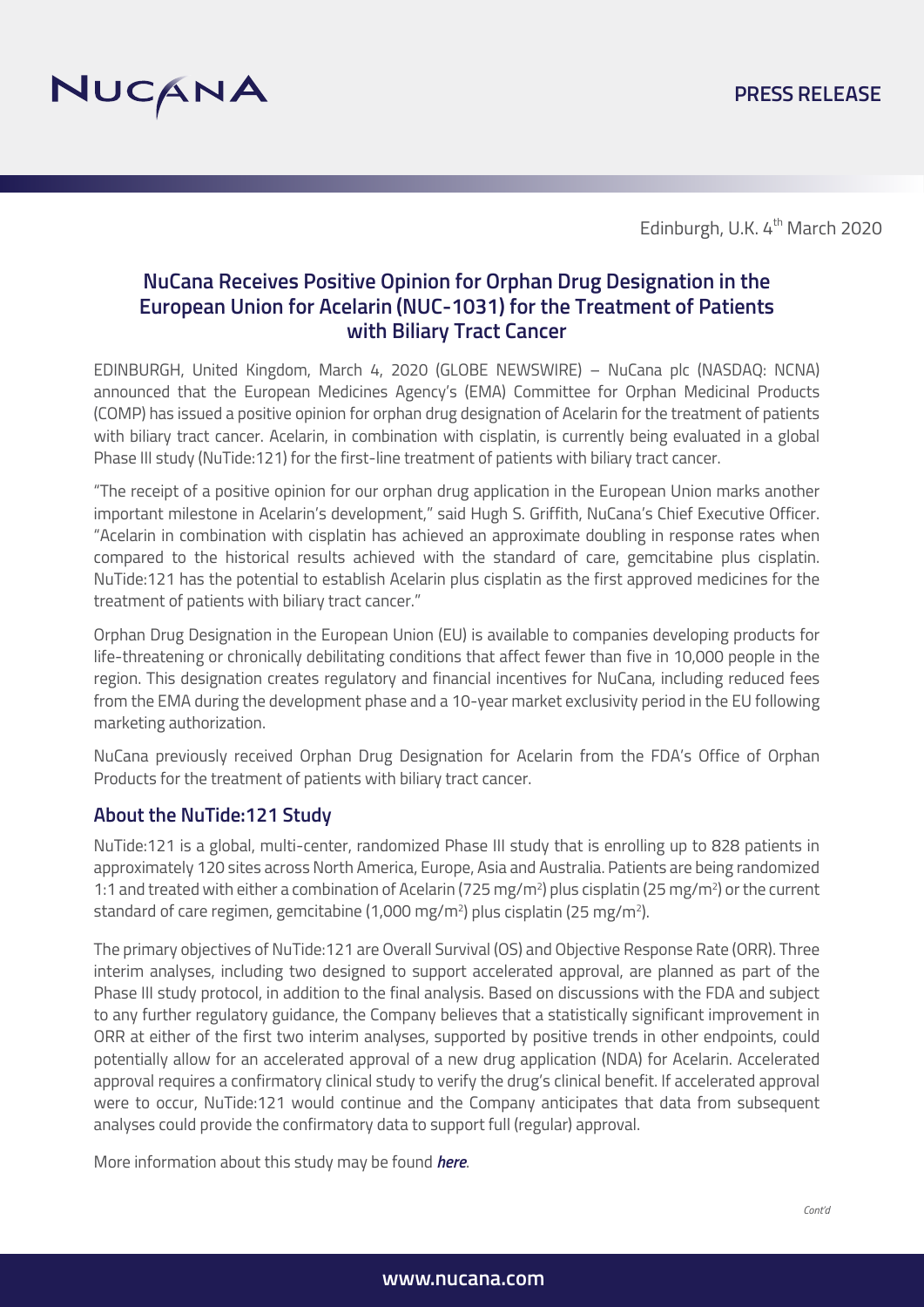



Edinburgh, U.K. 4<sup>th</sup> March 2020

### **About Biliary Tract Cancer**

Biliary tract cancer, including cholangiocarcinoma, gallbladder and ampullary carcinoma, is cancer originating in the bile duct, a vessel that transports bile from the liver to the gallbladder and small intestine. Approximately 178,000 new cases of biliary tract cancer are diagnosed each year worldwide, with more than 18,000 of those diagnoses in the United States. There are currently no agents approved for the treatment of biliary tract cancer; however, the worldwide standard of care in biliary tract cancer patients with locally advanced or metastatic disease is the combination of gemcitabine and cisplatin. Patients receiving this regimen have a median overall survival of 11.7 months.

## **About NuCana plc**

NuCana is a clinical-stage biopharmaceutical company focused on significantly improving treatment outcomes for cancer patients by applying our ProTide technology to transform some of the most widely prescribed chemotherapy agents, nucleoside analogs, into more effective and safer medicines. While these conventional agents remain part of the standard of care for the treatment of many solid and hematological tumors, their efficacy is limited by cancer cell resistance mechanisms and they are often poorly tolerated. Utilizing our proprietary technology, we are developing new medicines, ProTides, designed to overcome key cancer resistance mechanisms and generate much higher concentrations of anti-cancer metabolites in cancer cells. Our most advanced ProTide candidates, Acelarin and NUC-3373, are new chemical entities derived from the nucleoside analogs gemcitabine and 5-fluorouracil, respectively, two widely used chemotherapy agents. Acelarin is currently being evaluated in four clinical studies, including a Phase III study for patients with biliary tract cancer, a Phase Ib study for patients with biliary tract cancer, a Phase II study for patients with platinum-resistant ovarian cancer and a Phase III study for patients with metastatic pancreatic cancer for which enrollment has been suspended. NUC-3373 is currently in a Phase I study for the potential treatment of a wide range of advanced solid tumors and a Phase Ib study for patients with previously treated metastatic colorectal cancer. Our third ProTide, NUC-7738, is a transformation of a novel nucleoside analog (3'-deoxyadenosine) and is in a Phase I study for patients with advanced solid tumors.

#### **Forward-Looking Statements**

This press release may contain "forward‐looking" statements within the meaning of the Private Securities Litigation Reform Act of 1995 that are based on the beliefs and assumptions and on information currently available to management of NuCana plc (the "Company"). All statements other than statements of historical fact contained in this press release are forward-looking statements, including statements concerning the Company's planned and ongoing clinical studies for the Company's product candidates and the potential advantages of those product candidates, including Acelarin, NUC-3373 and NUC-7738; the initiation, enrollment, timing, progress, release of data from and results of those planned and ongoing clinical studies; and the utility of prior non-clinical and clinical data in determining future clinical results. In some cases, you can identify forward-looking statements by terminology such as "may," "will," "should," "expects," "plans," "anticipates," "believes," "estimates," "predicts," "potential" or